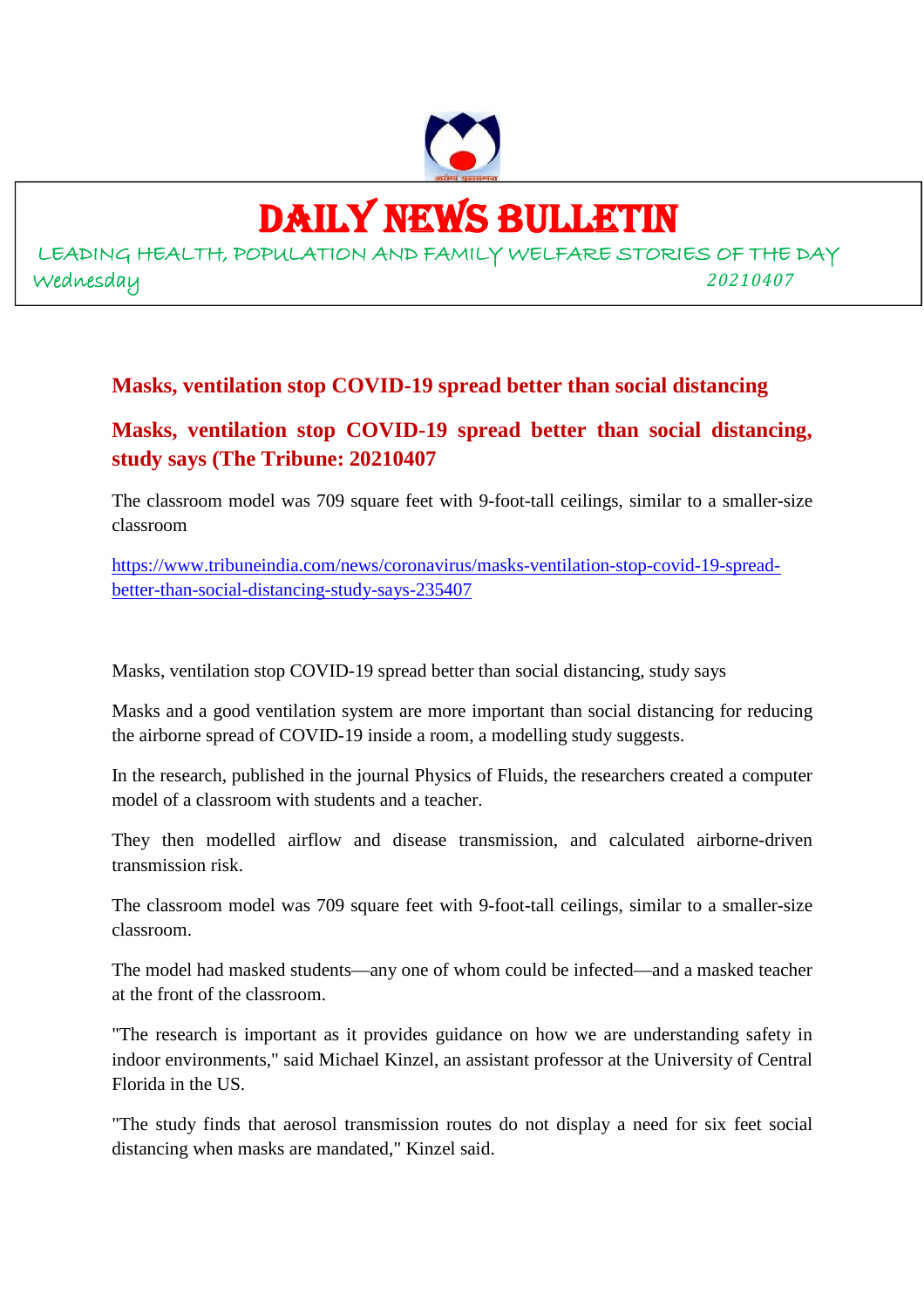The study highlights that with masks, transmission probability does not decrease with increased physical distancing, which emphasises how mask mandates may be important to increasing capacity in schools and other places, according to the researchers.

The team examined the classroom using two scenarios -- a ventilated classroom and an unventilated one -- and using two models, Wells-Riley and Computational Fluid Dynamics.

Wells-Riley is commonly used to assess indoor transmission probability and Computational Fluid Dynamics is often used to understand the aerodynamics of cars, aircraft and the underwater movement of submarines.

Masks were shown to be beneficial by preventing direct exposure of aerosols, as they provide a weak puff of warm air that causes aerosols to move vertically, thus preventing them from reaching adjacent students, Kinzel said.

The researchers noted that a ventilation system in combination with a good air filter reduced the infection risk by 40 to 50 per cent compared to a classroom with no ventilation.

This is because the ventilation system creates a steady current of air flow that circulates many of the aerosols into a filter that removes a portion of the aerosols compared to the no-ventilation scenario where the aerosols congregate above the people in the room.

#### **WHO**

#### **WHO says AstraZeneca benefits outweigh risks; assessing latest data (The Tribune: 20210407)**

https://www.tribuneindia.com/news/coronavirus/who-says-astrazeneca-benefits-outweighrisks-assessing-latest-data-235495

Senior official has said there is a clear "association" between AstraZeneca's COVID-19 vaccine and very rare blood clots in the brain, though the direct cause of the clots is still unknown.

WHO says AstraZeneca benefits outweigh risks; assessing latest data

The World Health Organization expects there will be no reason to change its assessment that the benefits of the AstraZeneca vaccine against COVID-19 outweigh any risks, its regulatory director said on uesday.

The WHO is closely studying the latest data alongside European and other regulators, in light of reports of blood clots among people who have been vaccinated, said Rogerio Gaspar, WHO director of regulation and prequalification.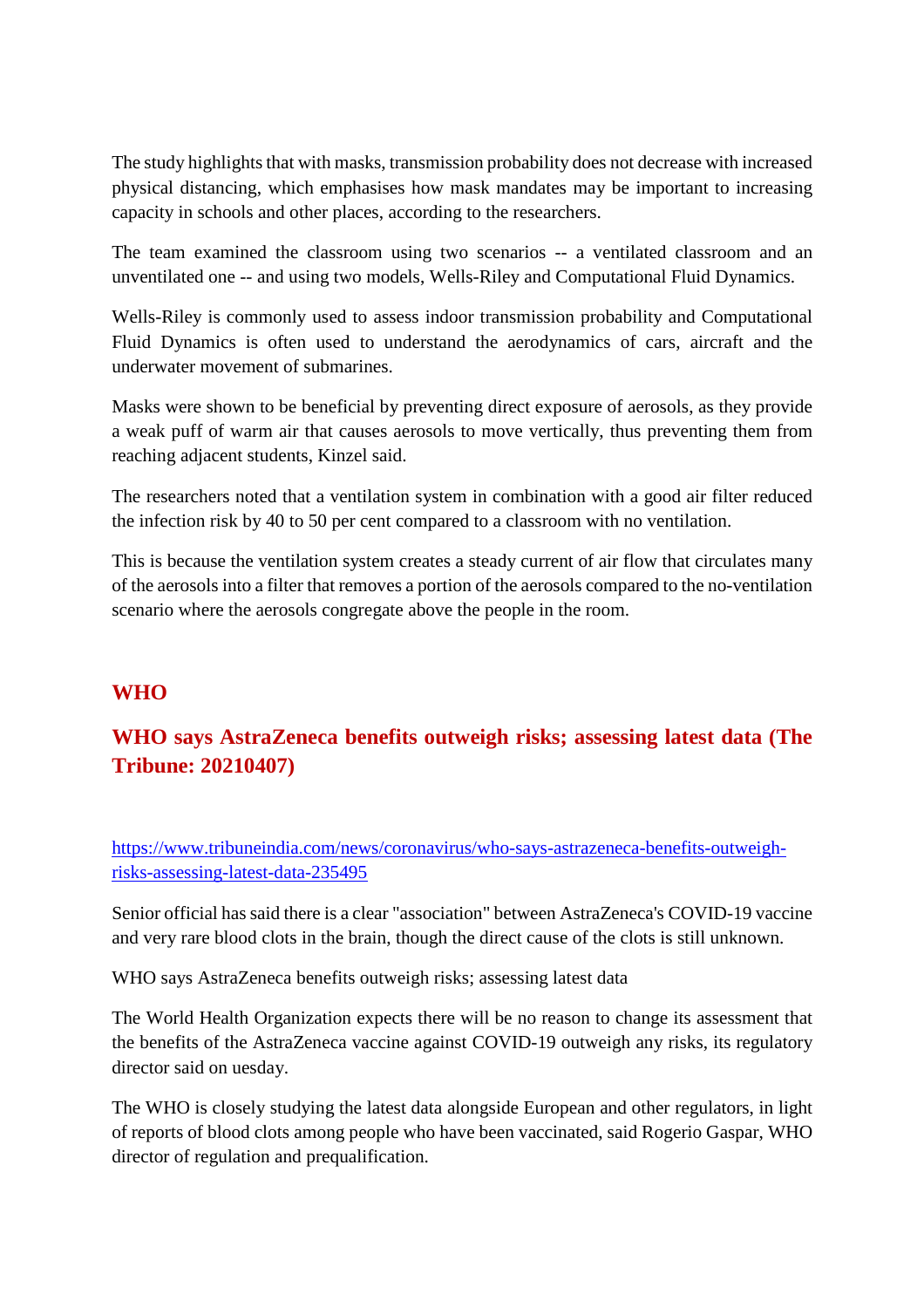A senior official at Europe's medicines regulator has said there is a clear "association" between AstraZeneca's COVID-19 vaccine and very rare blood clots in the brain, though the direct cause of the clots is still unknown.

The European Medical Agency (EMA) said in a statement after the comments by Marco Cavaleri, chair of its vaccine evaluation team, that it was still conducting a review of the vaccine and expected to announce its findings on Wednesday or Thursday.

Gaspar said the WHO expects to reach a fresh assessment on Wednesday or Thursday, after its own vaccine safety advisory group meets, but does not believe there will be a reason to change its advice that the benefits outweigh any risks.

"What we can say is that the appraisal that we have for the moment - and this is under consideration by the experts - is that the benefits-risk assessment for the vaccine is still largely positive," he told a Geneva news conference.

"We continue to see a number of events that are rare events linking thrombocytopenia to thromboembolic events and those rare events are now being categorised in terms of the diagnostics, in terms of the population, in terms of the distribution within the population," he said.

WHO was in touch with various national and regional expert committees that will decide on the vaccine's regulatory status, Gaspar said.

"For the time being there is no evidence that the benefit-risk assessment for the vaccine needs to be changed," he added.- Reuters

#### **Coronavirus updates**

#### **Coronavirus updates | Chhattisgarh Health Minister flags erratic vaccine supply (The Hindu: 20210407)**

https://www.thehindu.com/news/national/coronavirus-updates-april-6- 2021/article34251020.ece

IMA urges PM Modi to open COVID-19 vaccination for all above 18 years; India records highest single-day vaccination coverage

The daily rise in new coronavirus infections in India remained above 90,000 for the third consecutive day taking the nationwide COVID-19 tally of cases to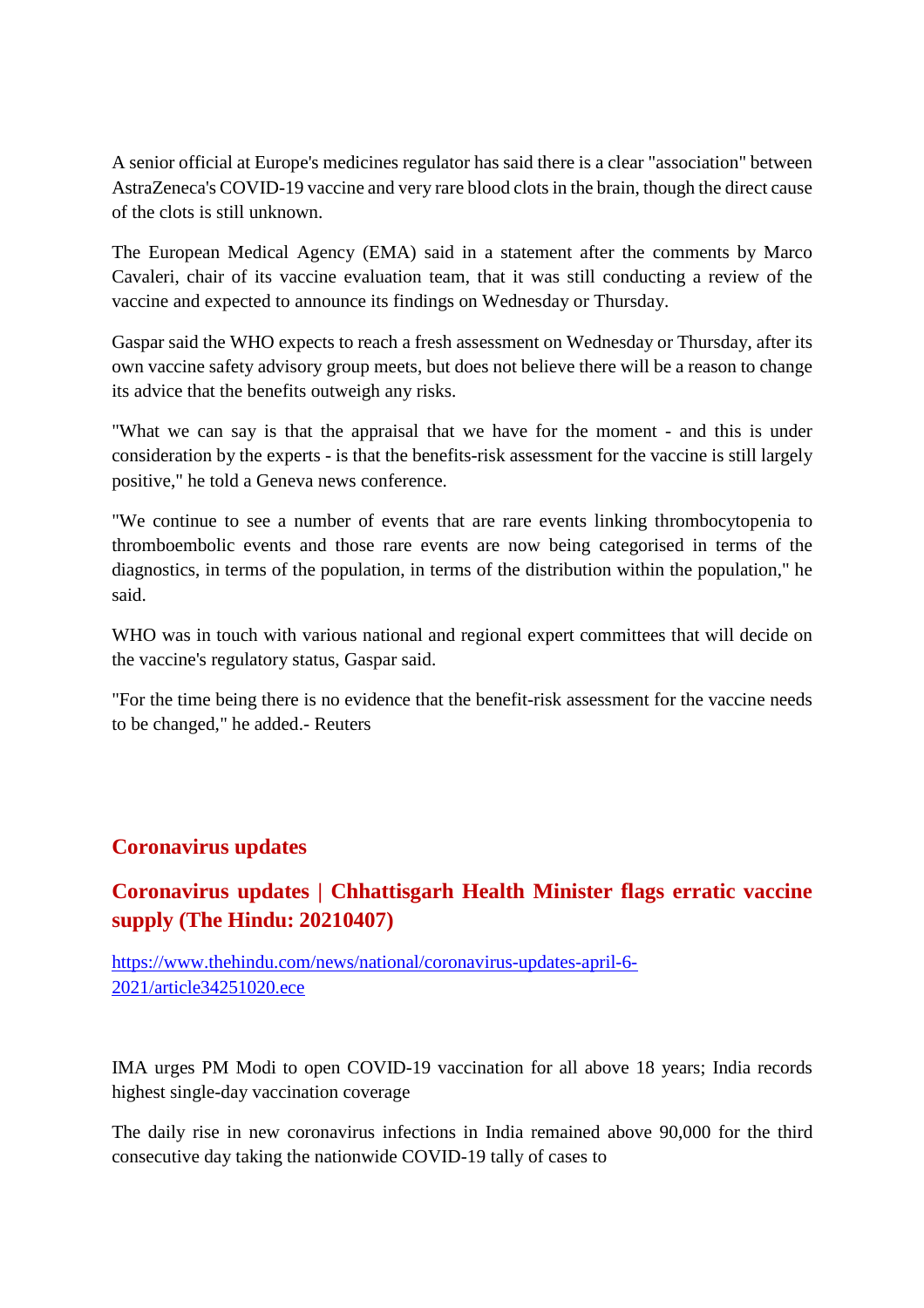#### **ADHD drug**

#### **FDA approves first new ADHD drug in over a decade for children (The Hindu: 20210407)**

https://www.thehindu.com/news/international/fda-approves-first-new-adhd-drug-in-over-adecade-for-children/article34251765.ece

Experts say the drug, Qelbree, may appeal to parents who don't want to give their child stimulants.

U.S. regulators have approved the first new drug in over a decade for children with ADHD, (attention deficit hyperactivity disorder) which causes inattention,

#### **Indian Medical Association COVID-19 vaccination for all**

#### **Indian Medical Association demands free COVID-19 vaccination for all (The Hindu: 20210407)**

https://www.thehindu.com/news/national/coronavirus-ima-urges-pm-modi-to-open-covid-19 vaccination-for-all-above-18-years/article34251247.ece

In a letter to Prime Minister Narendra Modi, it says 'limited period continuous lockdown shall be implemented especially for all the non-essential areas like cinema, cultural and religious events, sports, etc.'

The Indian Medical Association (IMA) has written to Prime Minister Narendra Modi asking for vaccination to be open to all adults and vaccination certificates

#### **COVID-19 | India's daily case count highest in the world (The Hindu: 20210407)**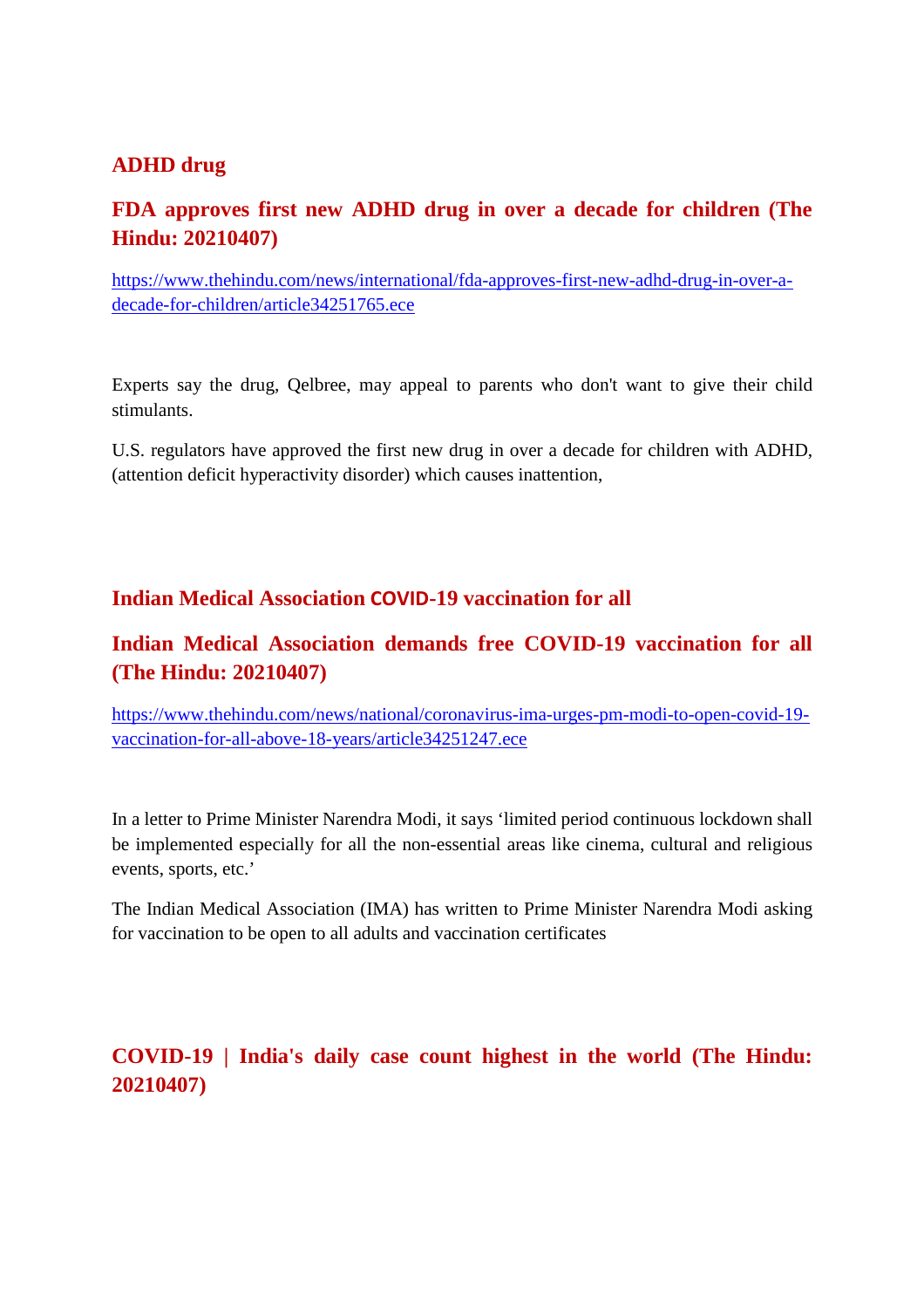https://www.thehindu.com/news/national/covid-19-india-records-96982-new-cases-446 fresh-fatalities/article34250840.ece

The last time India had the maximum numbers was during the first wave in September

With 1,03,955 new COVID-19 cases on Tuesday, India continues to record the most number of daily cases globally. Since April 3, India has been consistently

#### **Vaccination coverage**

#### **India records highest single-day vaccination coverage(The Hindu: 20210407)**

https://www.thehindu.com/news/national/india-records-highest-single-day-vaccinationcoverage/article34251201.ece

Maharashtra, Gujarat, Rajasthan, Uttar Pradesh, West Bengal, Karnataka, Madhya Pradesh and Kerala account for 60% of the cumulative vaccine doses given till now.

More than 43 lakh COVID-19 vaccine doses were administered in a span 24 hours, the highest single-day coverage till now, taking the total doses given in the country so far to 8,31,10,926, according to the Union Health Ministry data updated on Tuesday.

#### **Sunshine, healthy food, and exercise help this writer tackle dysthymia**

#### **Sunshine, healthy food, and exercise help this writer tackle dysthymia (The Hindu: 20210407)**

https://www.thehindu.com/sci-tech/health/sunshine-healthy-food-and-exercise-help-thiswriter-tackle-depression/article34249907.ece

A description of dysthymia and what this writer does, to keep the shadows behind her

Trigger warning: This article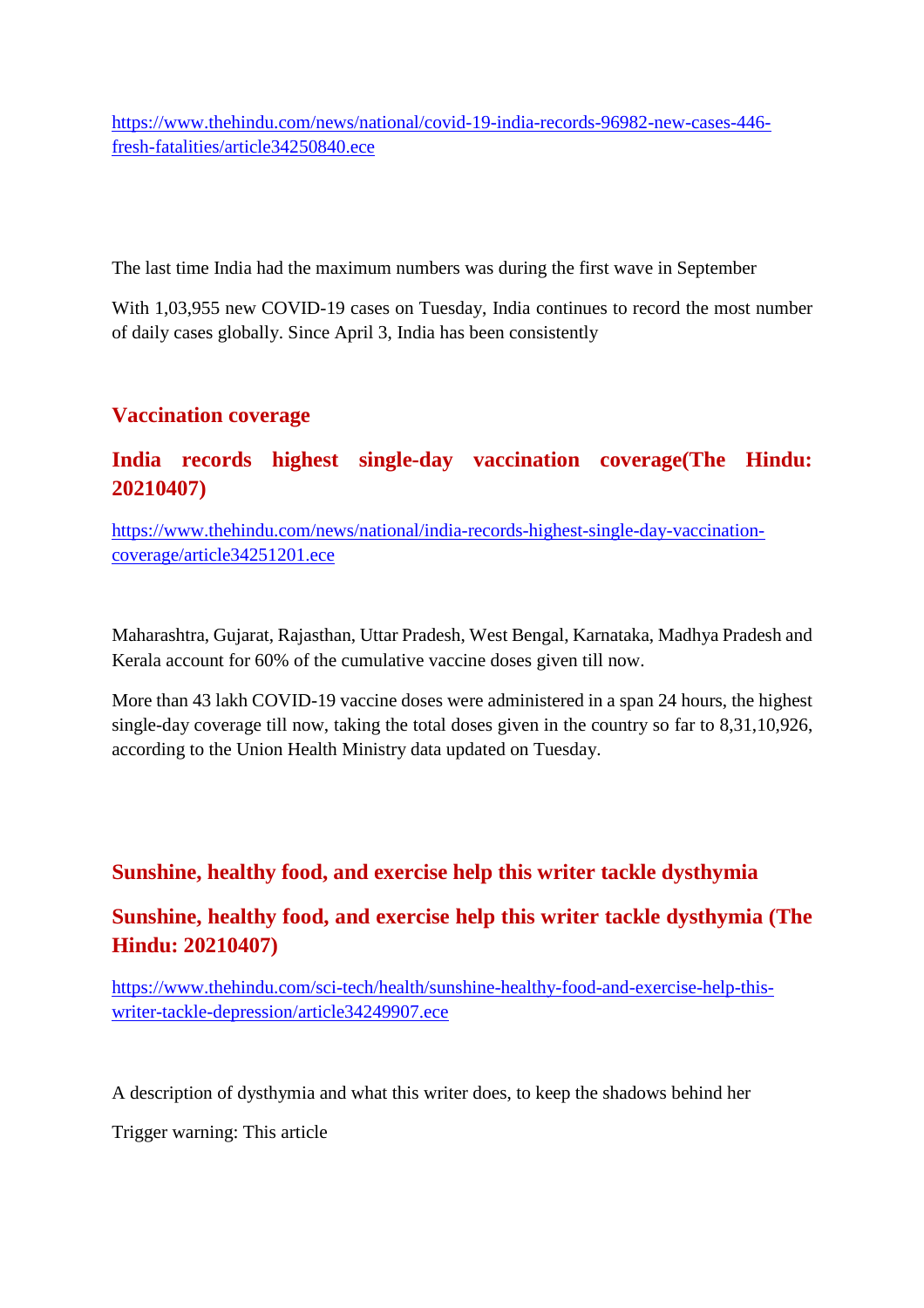#### **Summer superfood**

#### **Summer superfood: Know about the many health benefits of sabja seeds (The Indian Express: 20210407)**

https://indianexpress.com/article/lifestyle/health/summer-issues-soaked-sabja-seeds-benefitsacidity-bloating-7259528/

You can also try the Sabja Shikanji Sherbet (recipe inside)

sabja seeds, tulsi seeds, basil seeds, indianexpress.com, indianexpress, sabja seeds benefits, sabja seeds uses, what is sabja seed,With antispasmodic properties, sabja seeds help in controlling cough and strengthen the immunity of the body. (Photo: Getty Images/Thinkstock)

With the summer season at its peak, it is essential to include summer-friendly foods in one's diet to keep seasonal issues at bay. While many people swear by different things, one such superfood that is apt for the dry, humid and hot months is sabja seeds or sweet basil seeds.

Nutritionist Munmun Ganeriwal recently took to Instagram to share more about this summer special ingredient

"The seeds of sweet basil (tulsi): sabja/ takhmaria/ falooda are soon to be hailed as the new superfood from the East," she mentioned.

According to her, the seeds are

\*A natural detox and body coolant as it comes to your rescue if you are experiencing acidity, bloating or headache

\*Rich source of ALA (Alpha Lipoic Acid) which is associated with accelerated fat burning and weight loss

\*Its optimum fibre content makes you feel full and reduces food cravings

How can you have them in your diet?

\*Soak it in water for about an hour and add the soaked sabja seeds to your curd, buttermilk, sherbets, milkshakes etc

\*"Or simply add it to a glass of water with a pinch of salt and some sugar and drink it up!" mentioned Ganeriwal.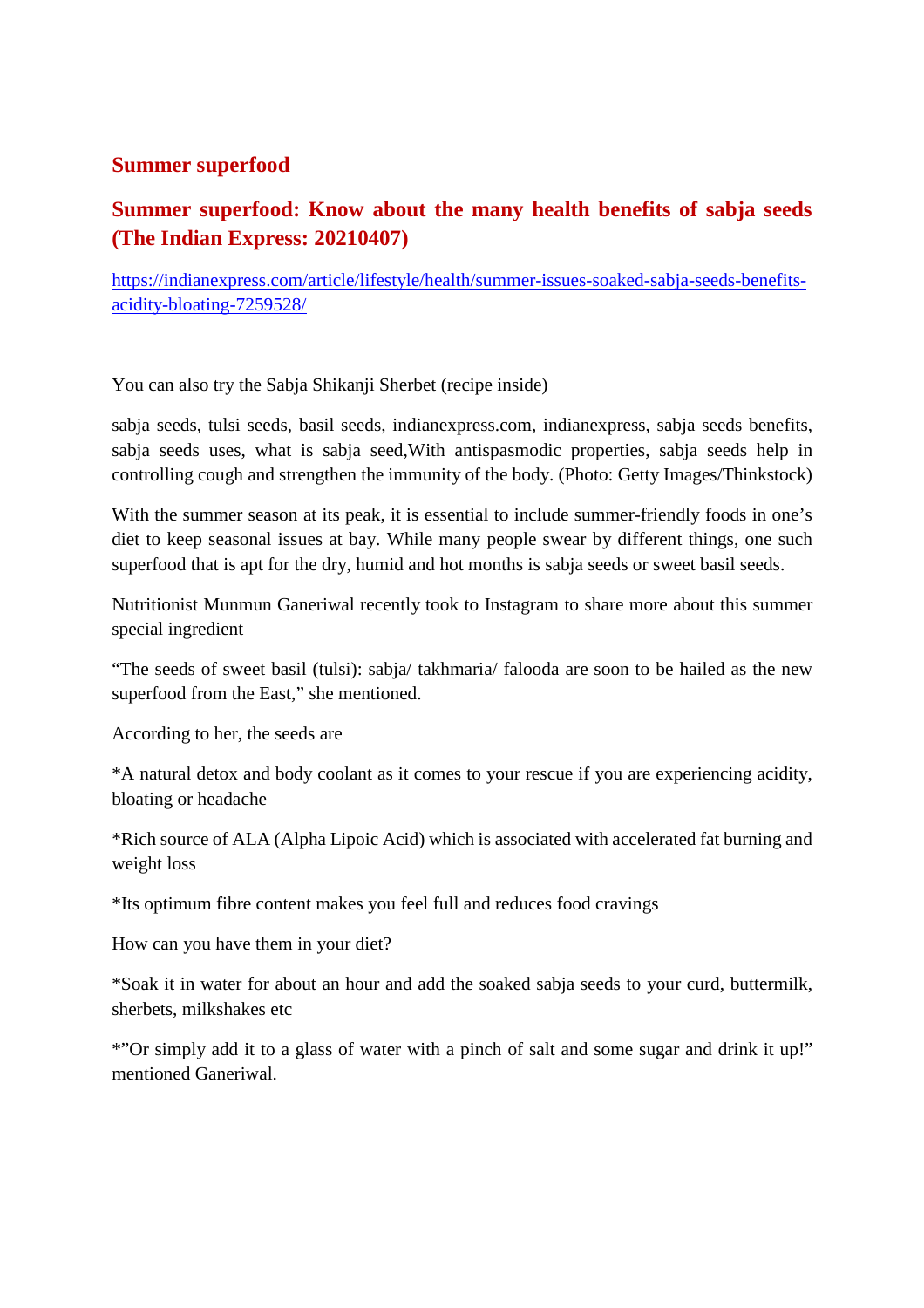| Sabja Shikanji Sherbet |
|------------------------|
| Ingredients            |
| Crushed ice cubes      |
| Sugar                  |
| Salt                   |
| Lime juice             |
| Cumin powder           |
| Black salt             |
| Soaked sabja seeds     |
| Water                  |
| Leftover curd water    |

Method

\*In a glass jar, add crushed ice cubes, sugar, salt, lime juice, cumin powder, black salt, soaked sabja seeds, water and mix.

\*Then add leftover curd water and mix again. Pour the sherbat in a glass.

For more lifestyle news, follow us: Twitter: lifestyle ie | Facebook: IE Lifestyle | Instagram: ie\_lifestyle

#### **World Health Day:**

**World Health Day: Here's what women need to know about managing urinary leak (The Indian Express: 20210407)**

https://indianexpress.com/article/lifestyle/health/world-health-day-heres-what-women-needto-know-about-managing-urinary-leak-7261633/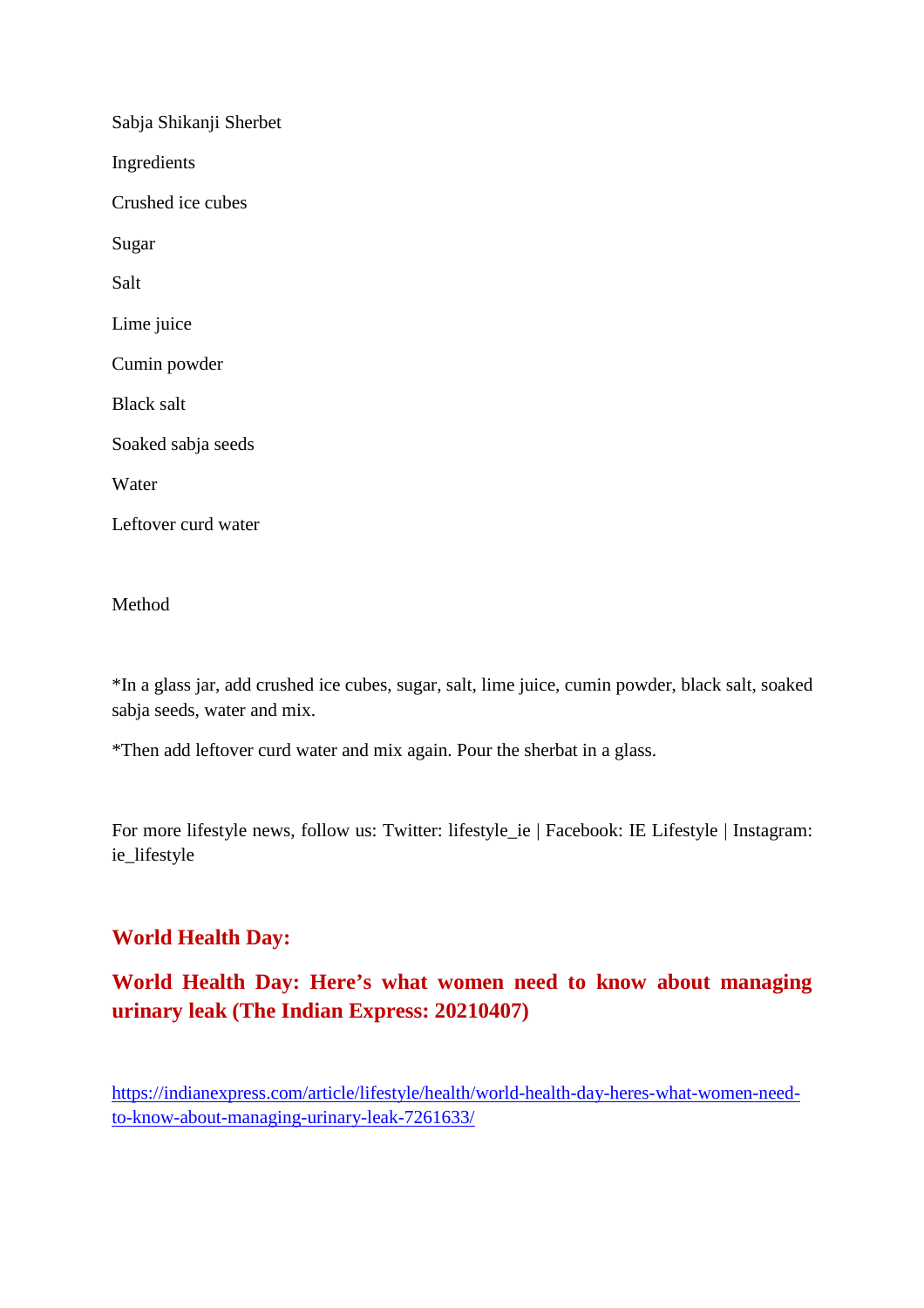It mostly happens from the weakness of the muscles which support the uterus and urinary bladder, known as the pelvic floor muscles

urinary leak, what is urinary leak, urinary leak in women, managing urinary leak in women, pelvic floor exercises for urinary leak, world health day 2021, health, women's health, indian express newsThe pelvic floor laxity usually starts with the first pregnancy. This would be an ideal time to start the exercise. (Photo: Pixabay)

Medically known as urinary incontinence (UI), urinary leak is one of the most ill understood of health problems, but one that many women suffer from.

What is a urinary leak?

Dr Rubina Shanawaz Z, senior consultant, obstetrics and uro gynaecology at Fortis La Femme Hospital, Benguluru, says that urine leak is not "just bedwetting", but also "when you notice dripping of urine before you can reach the restroom, when you cough, lift heavy weights, play tennis or have intercourse. Simply put, it is the inability to control urine outflow".

Why does it happen?

The doctor explains there could be many reasons for this, but it mostly happens from the weakness of the muscles which support the uterus and urinary bladder, known as the pelvic floor muscles.

"This is because of increased pressure on the pelvic floor, as a result of obesity, difficult vaginal delivery, post pregnancy — especially when there have been repeated pregnancies with short inter pregnancy intervals — incessant cough, or chronic constipation, apart from other neurological issues," says Dr Shanawaz.

ALSO READ |Bombay Begums steers a conversation towards menopause: Other times it made for popular discourse

Lifestyle modifications which can manage it

The doctor explains if your leak happens before you can reach the washroom, what you suffer from is called 'urge urinary incontinence (UUI)'.

\* First, have a detailed initial discussion with your uro-gynaecologist. Many patients are not aware of the 'physical' nature of their symptoms and consider themselves neurotic. Discussing the problem and understanding that it is not psychological, is the first step.

\* Maintain a minimum 24-hour time log of fluid (water/any other fluids) intake and urine output. This is referred to as a 'bladder diary'. This will give you a factual perspective on what to assume as normal. It's the first step your uro-gynaecologist will request. The fluid intake amount and pattern can then be modified accordingly. Once you have your log ready, the next step is bladder training.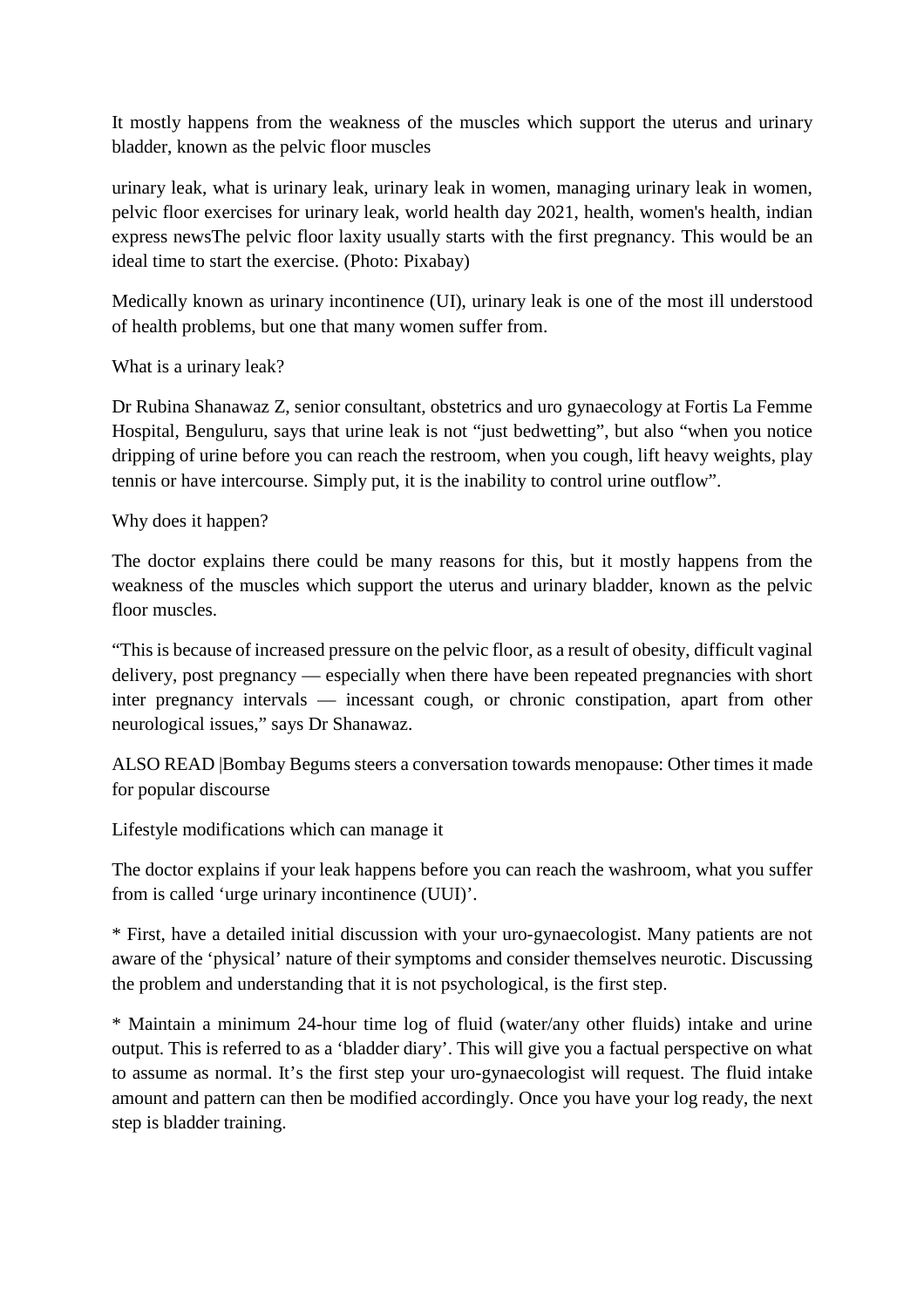urinary leak, what is urinary leak, urinary leak in women, managing urinary leak in women, pelvic floor exercises for urinary leak, world health day 2021, health, women's health, indian express news Urine leak is not "just bedwetting", but also "when you notice dripping of urine before you can reach the restroom". (Photo: Pixabay)

\* Bladder training is an essential part of urge incontinence management. Patients are encouraged to postpone urination once they get the urge to go. This can be gradually increased over days to weeks from 2-5 minutes to begin with to almost an hour, or till the interval between the visits reaches 3-4 hours. Pelvic floor exercises, counting from 1 to 100 and diverting the mind are few tactics to help increase the hold-time and delay urination.

ALSO READ |Can sedentary lifestyle, mental stress lead to hormonal imbalance in middleaged women?

Other things to keep in mind

– Weight loss: Obesity is associated with both urge and stress incontinence. Reduction in body weight helps in reducing the symptoms.

– Dietary changes: Avoid bladder irritants like caffeine, chocolate, spicy foods, acidic juices, artificial sweeteners, etc.

– Kegel exercises: This is also known as pelvic floor exercises, which help to strengthen the pelvic floor.

When to do Kegel exercises?

"The great thing about Kegel exercises is they can be done anywhere and anytime. It doesn't require you to set aside time from your busy schedule. I usually advise my patients to set aside two times of the day when their routine is fixed and incorporate these exercises into those times. For example, while reading your book before bed, or cutting vegetables for lunch, or watching TV in the evening or even while travelling in a car — wherever it is convenient for you," says the doctor.

#### What does it entail?

1. Imagine you need to stop peeing midstream. The muscles you use then are the muscles you need to contract for pelvic floor exercises.

2. Contract the muscle and slowly start counting. Initially, hold for 5 counts and gradually, over the weeks, increase to 10 counts.

3. Relax for 3-5 seconds.

4. Do 10-20 such repetitions, twice a day.

5. You will have to practise for 3 months at least, to determine if this helps you or not.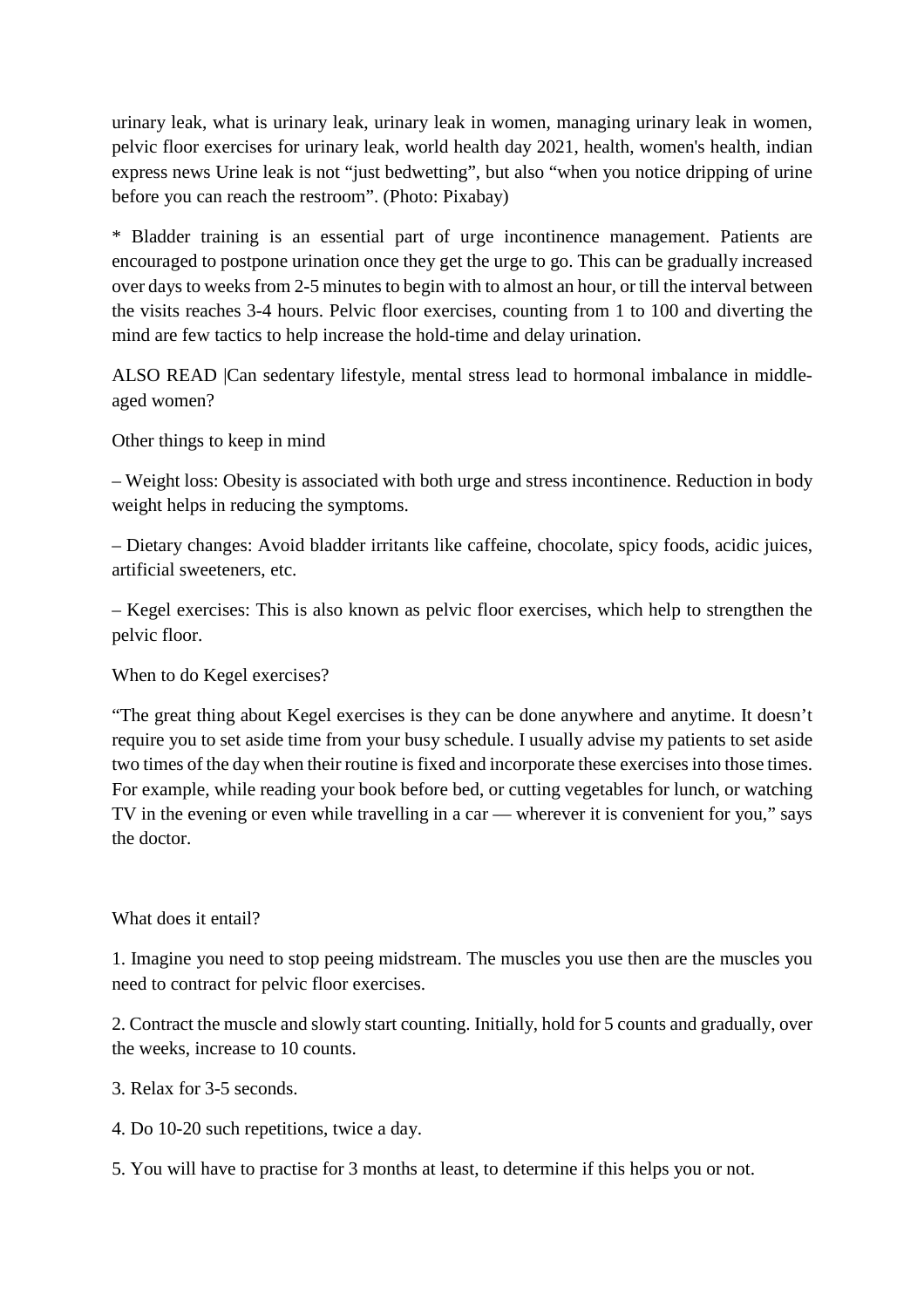6. If it helps, continue lifelong.

Didn't know about haemorrhoids during pregnancy': Kishwer Merchant opens up about her journey

What precautions to take?

– Do these exercises on an empty bladder.

– Don't hold your breath while exercising.

– Don't overdo, as overexertion with wrong technique will turn out to be counter productive.

At what age should a patient start doing them?

"The pelvic floor laxity usually starts with the first pregnancy. This would be an ideal time to start the exercise. If this issue presents earlier than that, ensure you start these exercises immediately. Once you start, make sure to incorporate it in your daily routine," Dr Shanawaz advises.

#### **Vaccines (The Asian Age: 20210407)**

http://onlineepaper.asianage.com/articledetailpage.aspx?id=15512419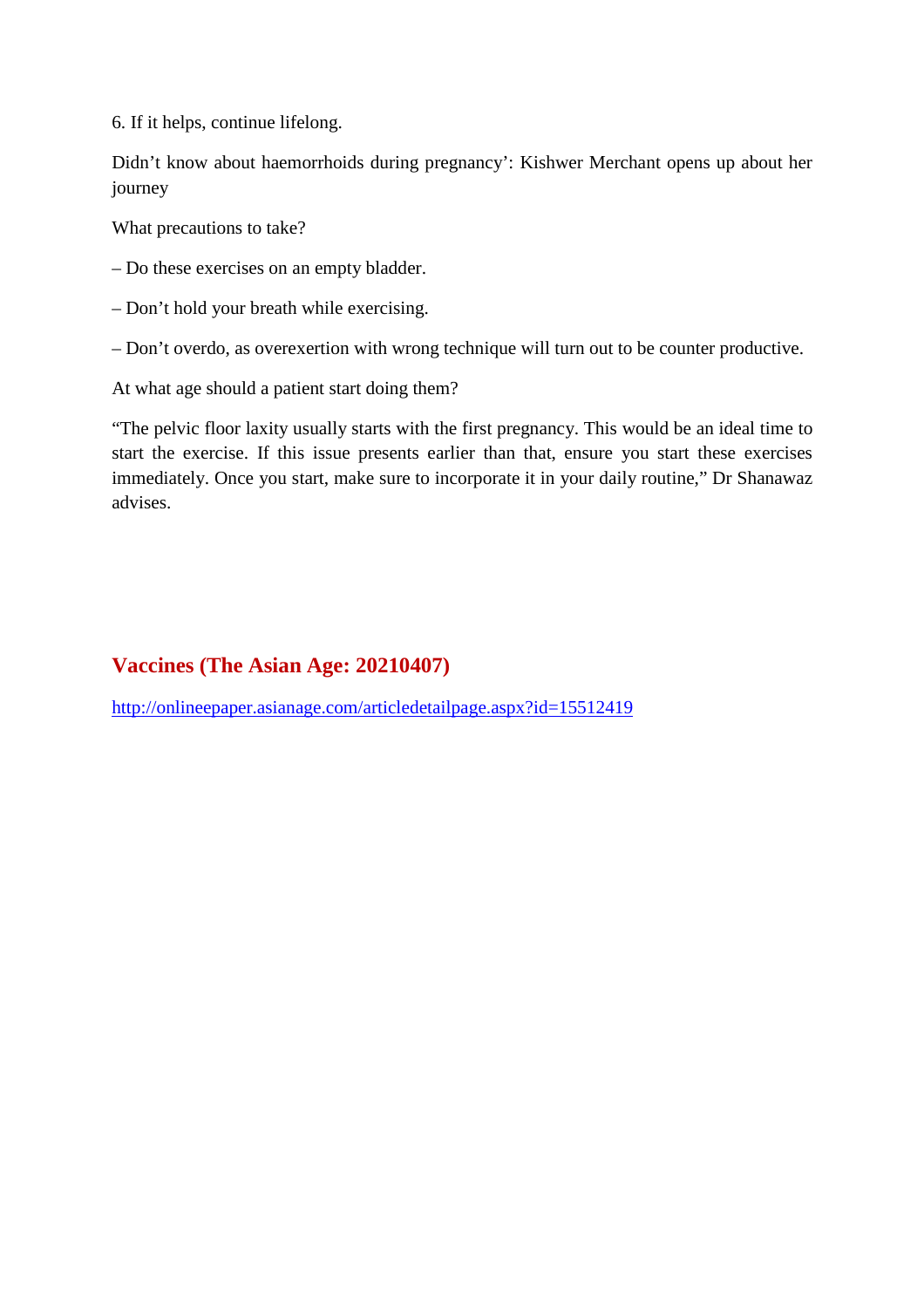### THE ASIAN AGE

#### **7 APRIL 2021**

# Ban all large gatherings,<br>give everyone vaccines

the unprecedented surge in the daily caseload of Covid-19 infections<br>and most other parameters related to the pandemic calls for immediate and concerted action by the Union and state governments. As per data, the number of new infections in 24 hours crossed one lakh for the first time on Sunday, which did not happen even when India saw a peak the previous time in mid-September last year. The number dropped a bit the next day but not substantially, and does not show signs of a further fall. The daily number of deaths, which hovered around 100 in early March this year, has more than quadrupled a month later. The average test positivity rate is now around 6.8 per cent, which is way high compared with 2.3 recorded in the first week of March. The reproduction number, or R0, has become 1.5, which again is a significant increase from 1.32 a month ago.

**The Union** government does not seem to have a very wide window to operate before the nation goes under a second national lockdown which would paralyse its economy

While the Union government is yet to draw up a national plan to contain the virus spread, several states that have been hit hard have started taking their own. Maharashtra, which accounts for almost half of the daily new cases, has imposed night curfew from 8 pm to 7 am, starting on Monday. The weekends will be locked down from 8 pm on Friday to 7 am on Monday except for essential, medical and transportation services. The state has also banned gatherings of five or more people throughout the day. The Delhi government on Tuesday declared a night curfew on the national capital that lasts from 10 pm to 5 am for this month. Odisha, Rajasthan, Gujarat and Punjab have also declared night

curfews with similar conditions.

The Union government does not seem to have a very wide window to operate before the nation goes under a second national lockdown which would paralyse its economy. It should consult all stakeholders and come to a consensus on banning every event that has the potential to become a super spreader. There must be a total ban or strict control on religious and social events like the way they were restricted during the lockdown. The government must also return to the board room which it would have prepared last year, reassess the hospital inventory such as beds, intensive care units and ventilators and see if they need to be augmented. The Maharashtra chief minister has already sounded caution about the facilities, and it must be taken as a dire warning.

The vaccination programme is in the third phase now, and the government must open it for all, as demanded by several states such as Delhi. At present, only those aged above 45 are eligible. The youngsters may have better immunity but they can act as carriers of the virus and infect the older people. There too, the global trend is that younger people are being affected more by the newer variants. The government must address the production and supply bottlenecks and ensure that the inoculation programme becomes one of the massive healthcare movements India has ever seen. It must fire on all cylinders if it were to contain the virus and avoid another lockdown.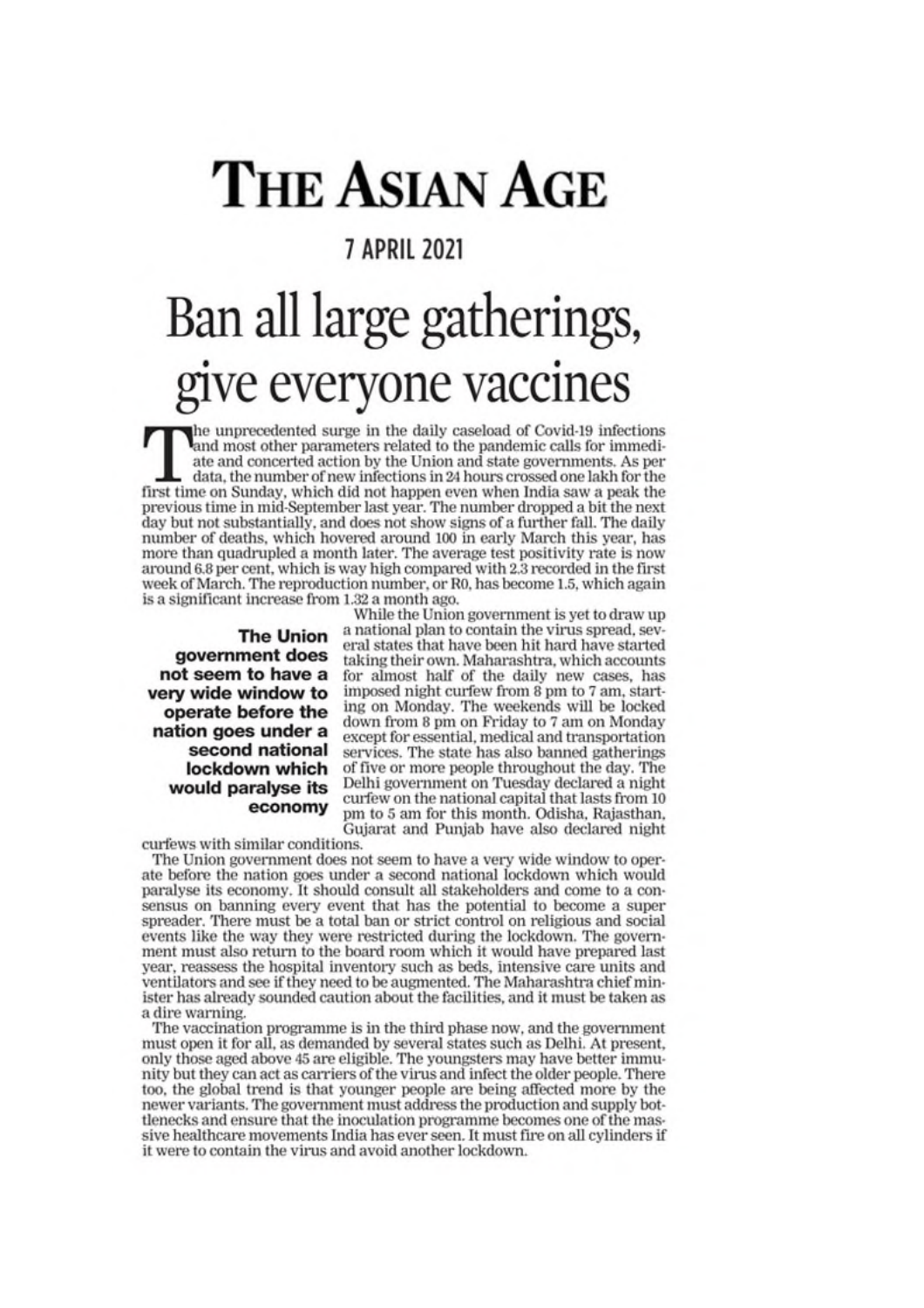#### **New Cases (Hindustan: 20210407)**

https://epaper.livehindustan.com/imageview\_748481\_52020578\_4\_1\_07-04-2021 2 i 1 sf.html

## सांसतः एक लाख से ज्यादा जांच में 5100 मरीज मिले

#### नई दिल्ली | वरिष्ट संवाददाता

दिल्ली में एक लाख से अधिक कोरोना नमूनों की जांच की गई। इस वजह से संक्रमण दर में कुछ कमी आई लेकिन कोरोना संक्रमितों की संख्या पांच हजार के पार पहुंच गई।

दिल्ली के स्वास्थ्य विभाग के अनुसार दिल्ली में मंगलवार को 5100 कोरोना के नए मामले सामने आए। यह इस साल में एक दिन में सबसे अधिक कोरोना मरीजों का रिकॉर्ड है। इससे पहले 27 नवंबर को 5482 मामले सामने आए थे। दिल्ली में मंगलवार 2340 मरीजों को छुट्टी दी गई, जबकि 17 मरीजों ने कोरोना के कारण दम तोड दिया।

दिल्ली में कोरोना से अभी तक 685062 लोग संक्रमित हो चुके हैं, जिसमें से 656617 लोग कोरोना से जंग जीत गए, जबकि 11113 लोगों ने कोरोना के कारण दम तोड दिया।



दिल्ली में कोरोना से मृत्युदर 1.62 फीसदी हो गई है।

17 हजार से अधिक सक्रिय मरीज : स्वास्थ्य विभाग के अनुसार दिल्ली में कोरोना के सक्रिय मरीज बढ़कर 17332 हो गए हैं। दिल्ली के विभिन्न अस्पतालों में 3266 मरीज भर्ती हैं। वहीं कोविड केयर सेंटर में 44 और कोविड मेडिकल सेंटर में 51 मरीज भर्ती हैं। होम आइसोलेशन में 8871 मरीज भर्ती है। वंदेभारत मिशन के तहत

दिल्ली आए आठ मरीज आइसोलेशन में हैं। विभाग के अनुसार दिल्ली में सोमवार को रिकॉर्ड 103453 जांच हुई, 4.93 फीसदी मरीज संक्रमित पाए गए।

आरटीपीसीआर से 69,667 और रैपिड एंटीजन से 33,786 टेस्ट हुए। दिल्ली में अभी तक 15075212 टेस्ट हो चुके हैं। दिल्ली में बढ़ते मामलों के साथ हॉटस्पॉट की संख्या बढ़कर 3291 हो गई है।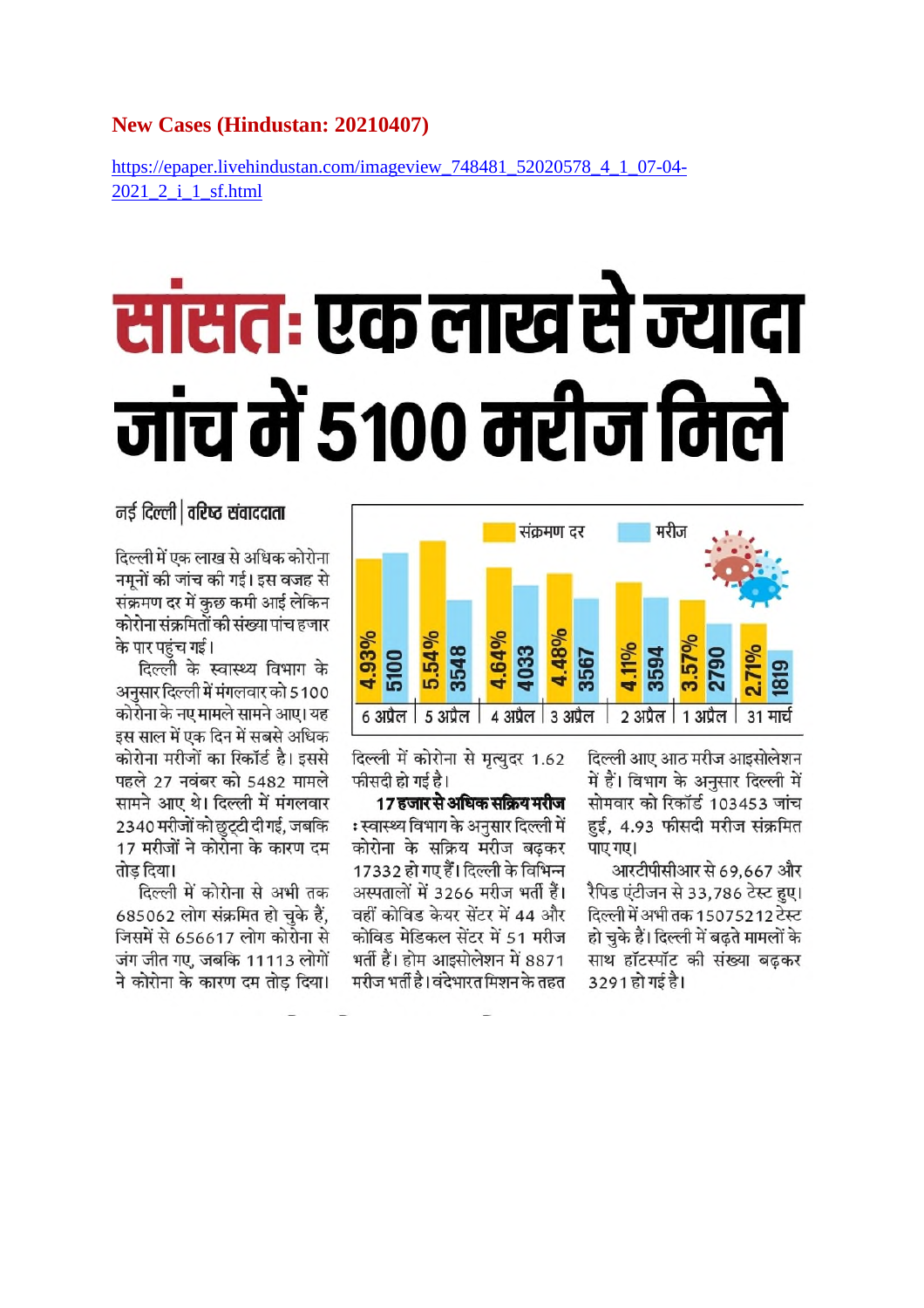#### **Health Care Services (Hindustan: 20210407)**

https://epaper.livehindustan.com/imageview\_748481\_52020244\_4\_1\_07-04- 2021 2 i 1 sf.html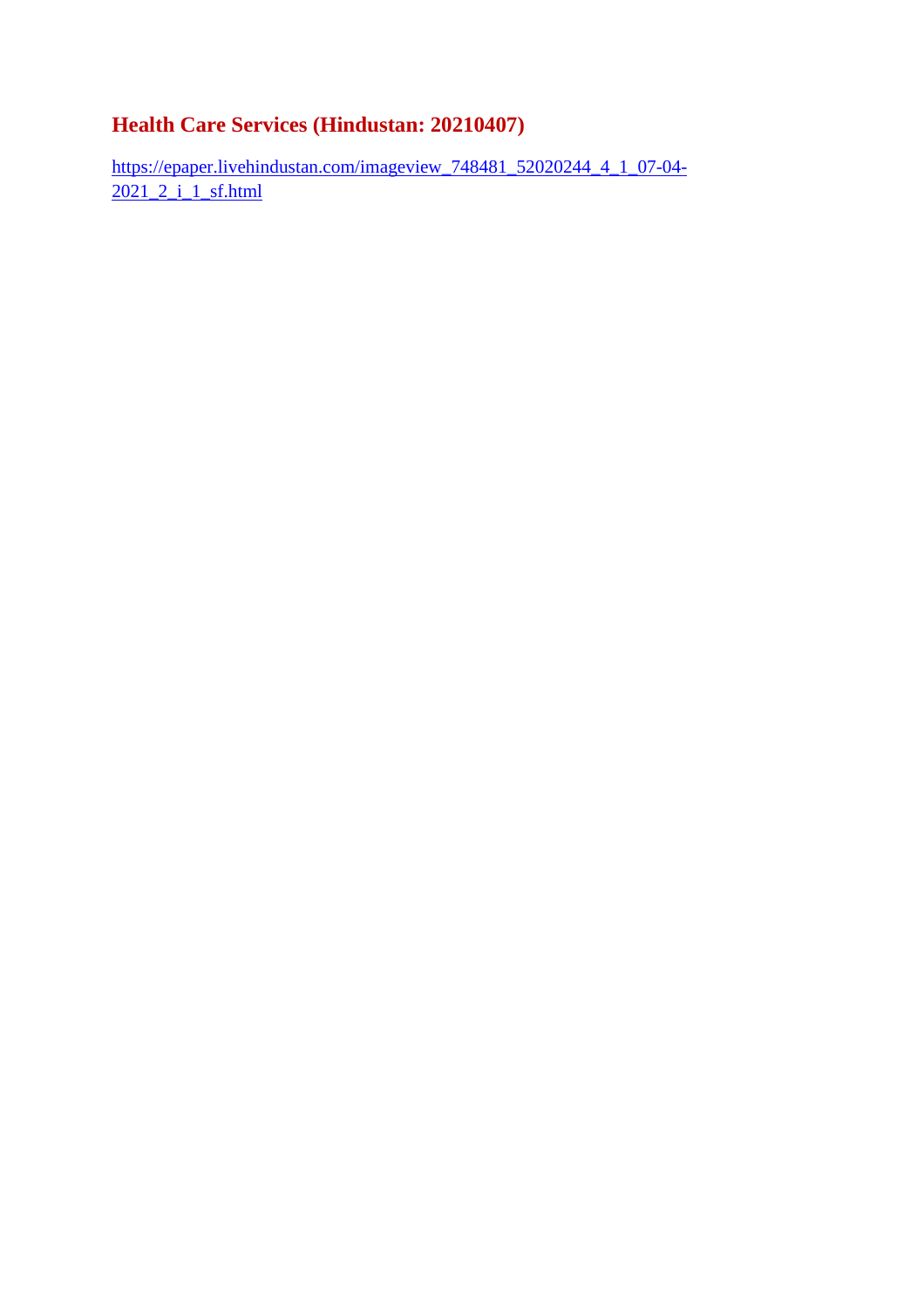## अस्पतालों में हर घंटे औसतन 18 बेड भर रहे

 $3507$  अर्ती हैं दिल्ली

 $8062$  संगलवार शाम

### तेजी से भर रहे बिस्तर

| तारीख                                  | बेड भरे |
|----------------------------------------|---------|
| 6 अप्रैल                               | 3507    |
| 5 अप्रैल                               | 3065    |
| ४ अप्रैल                               | 2727    |
| ३ अप्रैल                               | 2441    |
| 2 अप्रैल                               | 2256    |
| 1 अप्रैल                               | 1971    |
| (आंकड़े दिल्ली स्वास्थ्य विभाग के हैं) |         |

सोमवार शाम छह बजे से लेकर मंगलवार शाम छह बजे तक राजधानी के अस्पतालों में कोरोना के मरीजों के लिए उपलब्ध 67 वेंटिलेटर बेड फुल हो गए हैं। इस हिसाब से पिछले 24 घंटे में हरघंटे औसतन 2.80 वेंटिलेटरबेड भरे हैं। सोमवार शाम तक 463 कोविड वेंटिलेटर बेड भर चुके थे और मंगलवार

### नई दिल्ली |वरिष्ट संवाददाता

दिल्ली के अस्पतालों में भर्ती कोरोना मरीजों की संख्या भी तेजी से बढ रही है। दिल्ली में हर घंटे औसतन 18 कोरोना बेड फुल हो रहे हैं। सोमवार शाम छह बजे से मंगलवार शाम छह बजे तक दिल्ली में 442 कोरोना बेड फुल हो गए। इस हिसाब से अस्पतालों में हर घंटे औसतन 18 कोरोना बेड फुल हो रहे हैं। स्वास्थ्य विभाग द्वारा संचालित

कोरोना एप पर उपलब्ध आंकड़ों के मुताबिक सोमवार शाम छह बजे तक दिल्ली में कोरोना के 3065 बिस्तर फुल थे। 24 घंटे के अंदरमंगलवारशाम छह बजे तक कोरोना के भरे हुए बेड की संख्या बढ़कर 3507 हो गई।

एम्स के मेडिसिन विभाग के एसोसिएट प्रोफेसर डॉक्टर नीरज निश्चल ने कहा है कि आने वाले कुछ सप्ताह में कोरोना संक्रमण इसी रफ्तार से बढ़ता रहा तो बिस्तरों की दिक्कत होने लगेगी।

हरघंटे दो से अधिक वेंटिलेटर बेड **भरेः** सामान्य बेड के अलावा आईसीयू और वेंटिलेटर बेड भी तेजी से भर रहे हैं। कोरोना एप के पिछले 24 घंटे के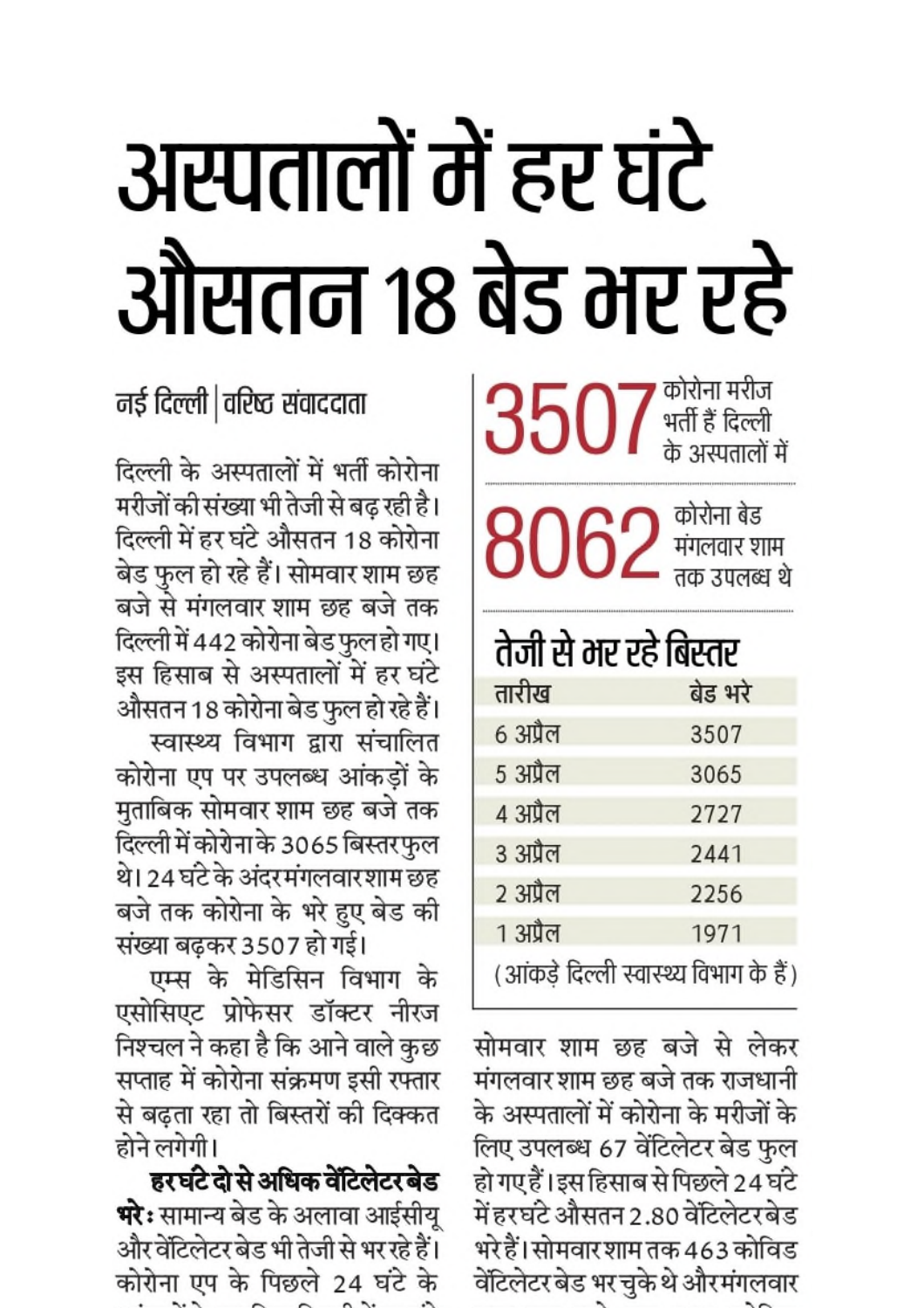#### **Health Services (Hindustan: 20210407)**

https://epaper.livehindustan.com/imageview\_748481\_52001786\_4\_1\_07-04- 2021\_2\_i\_1\_sf.html

### पांच हजार कोविड बेड बढ़ेंगेः सत्येंद्र

#### नई दिल्ली | वरिष्ट संवाददाता

दिल्ली के स्वास्थ्य मंत्री सत्येंद्र जैन ने कहा कि दिल्ली के निजी और सरकारी अस्पतालों में कोरोना मरीजों के लिए 5000 बेड बढाए जा रहे हैं। इसके लिए आदेश जारी किए गए हैं। वहीं दिल्ली के 33 सरकारी अस्पतालों में 24 घंटे कोरोना की वैक्सीन लगवाई जा सकती है। उन्होंने कहा कि दिल्ली सरकार हालात पर पुरी तरह नजर बनाए हुए है। सत्येंद्र जैन ने कहा कि उम्मीद है कि केंद्र मुख्यमंत्री अरविंद केजरीवाल के प्रस्ताव का संज्ञान लेगी. ताकि सभी को वैक्सीन उपलब्ध कराने के प्रस्ताव को लागु किया जा सके। उन्होंने बताया कि

#### कई महीनों बाद संक्रमण दर पांच फीसदी से ऊपर

सत्येंद्र जैन ने कहा कि पिछले कछ महीनों में पहली बार संक्रमण दर पांच फीसदी से ऊपर गई है। पूरे देश में भी यह संक्रमण का दर 5 प्रतिशत से ऊपर ही चल रही है। उन्होंने कहा कि सरकारी अस्पतालों में टीकाकरण का 95 प्रतिशत टाइम स्लॉट प्रयोग किया गया, वहीं निजी अस्पतालों में यह 67 फीसदी रहा। इससे पता चलता है कि लोग सरकारी अस्पतालों में जाकर अपना टीकाकरण करवाना ज्यादा पसंद कर रहे हैं।

> प्रतिशत यानी 63.936 लोगों ने दिल्ली के सरकारी अस्पतालों में वैक्सीन लगवाई है। 23,737 लोगों ने निजी अस्पतालों में टीकाकरण करवाया। दिल्ली में अब तक 12 लाख से अधिक लोगों का वैक्सीनेशन किया जा चुका है।

दिल्ली सरकार द्वारा कोरोना जांच बढाई गई है। सोमवार को 65 हजार से भी ज्यादा कोरोना जांच की गई है।

जैन ने कहा कि दिल्ली में सोमवार को 87.673 लोगों का वैक्सीनेशन किया गया. जो सर्वाधिक आंकडा है। कल हुए वैक्सीनेशन का लगभग 73

#### **Pandemic (Hindustan: 20210407)**

https://epaper.livehindustan.com/imageview\_748481\_52003980\_4\_1\_07-04-2021 2 i 1 sf.html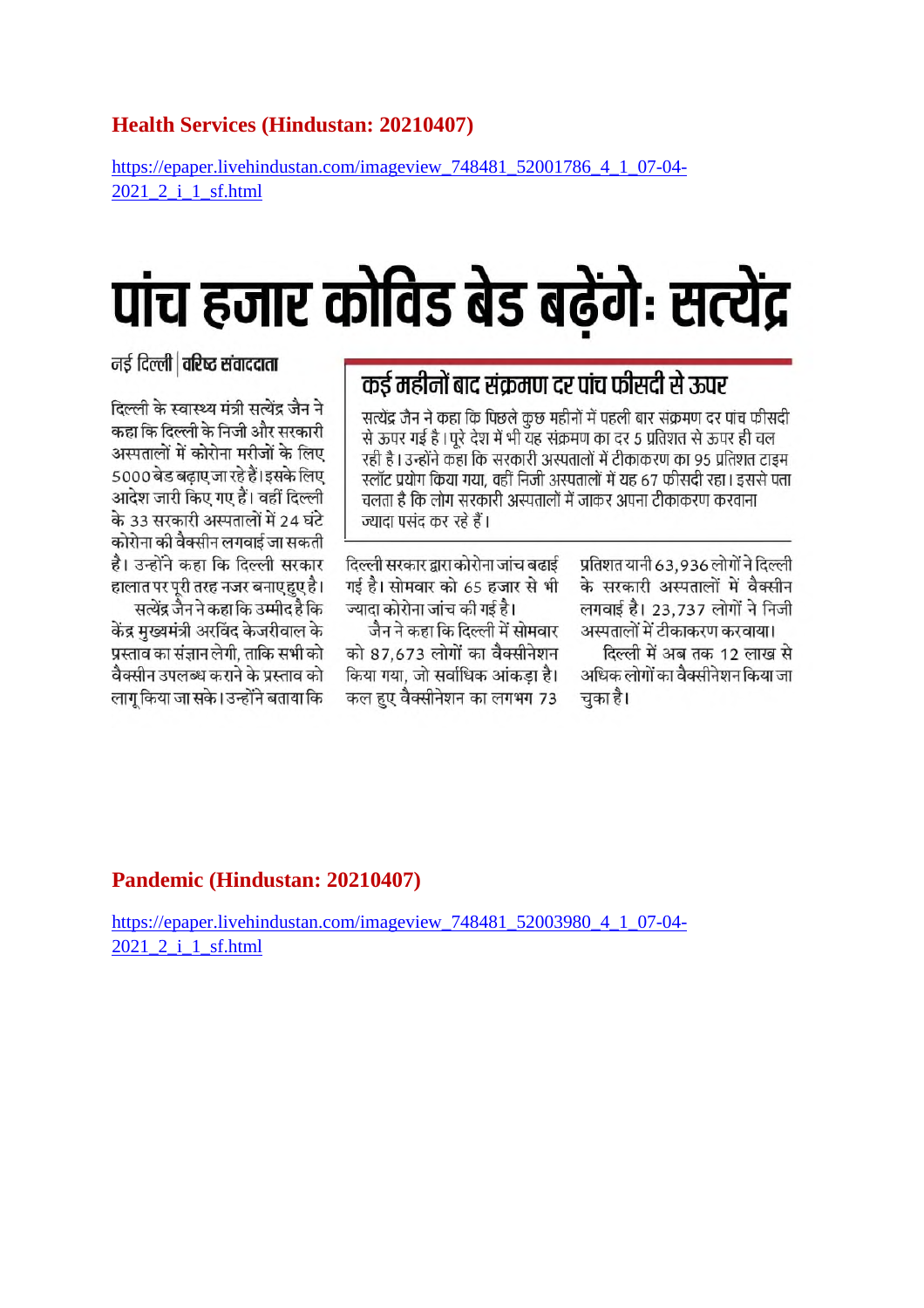| दिल्ली सहित राजस्थान, उत्तराखंड घूमने आने वाले पर्यटकों ने इरादा बदला, होटल में भी बुकिंग प्रभावित होने लगी |                                                                                                                                                                                                                    |                                                                                                            |                                                                                                        |  |
|-------------------------------------------------------------------------------------------------------------|--------------------------------------------------------------------------------------------------------------------------------------------------------------------------------------------------------------------|------------------------------------------------------------------------------------------------------------|--------------------------------------------------------------------------------------------------------|--|
|                                                                                                             | महामारी के बिगड़ते हालात देख पर्यटक बुकिंग रद्द करा रहे                                                                                                                                                            |                                                                                                            |                                                                                                        |  |
| हालात                                                                                                       | काम-धंधे को लेकर चिंता बढी                                                                                                                                                                                         | हई थी। पर्यटकों की संख्या सीमित<br>होने की वजह से कार के जरिए ट्र                                          | <b>परिजन संपर्क साध रहे:</b> दिल्ली<br>होटल महासंघ के सचिव और                                          |  |
| नई दिल्ली   कार्यालय संवाददाता                                                                              | सौरभ छाबड़ा ने बताया कि काम–धंधे को लेकर फिर से चिंता बढ़ गई है । एक<br>तो पहले से ही काम प्रभावित था, अब बुकिंग रद्द कराने से रोजगार का संकट<br>खडा हो जाएगा। पिछले वर्ष कोरोना महामारी का सबसे ज्यादा असर पर्यटन | आयोजित कर रहे थे। संक्रमण बढने<br>के बाद बुकिंग रद्द कराया जा रहा है।<br>स्मारकों में भी पर्यटक घटे :      | पहाडगंज गेस्ट हाउस ओनर्स<br>एसोसिएशन के कोषाध्यक्ष सौरभ<br>छाबडा ने बताया कि होटल की                   |  |
| कोरोना संक्रमण के मामले बढने के<br>बाद से एक बार फिर पर्यटकों की<br>बुकिंग प्रभावित होने लगी है। दुसरे      | क्षेत्र पर पडा है, जिसके चलते काफी लोग बेरोजगार हो गए है। बीते एक–दो<br>महीने में थोड़ी सी स्थिति सुधरी थी, लेकिन पहले जैसी तस्वीर फिर बन रही है।                                                                  | भारतीय पुरातत्त्व सर्वेक्षण विभाग के<br>एक वरिष्ठ अधिकारी ने बताया कि<br>मार्च में कोरोना संक्रमण के मामले | बुकिंग प्रभावित हो रही है। नाइट<br>कर्फ्यु की घोषणा के बाद जो लोग<br>होटल में ठहरे हुए हैं, उनके परिजन |  |
| राज्यों से दिल्ली सहित राजस्थान,                                                                            | अनुसार कोरोना के चलते पहले ही<br>मिल रही है। इसके अलावा होटल                                                                                                                                                       | बढने के बाद से पर्यटकों की संख्या                                                                          | उनसे संपर्क कर रहे हैं। जिन्होंने                                                                      |  |

उत्तराखंड घूमने के लिए आने वाले पर्यटक अपनी बुकिंग रद्द करा रहे हैं। ऐतिहासिक स्मारकों में भी पर्यटकों की संख्या में कमी देखने को निगम के एक वरिष्ठ अधिकारी के

मिल रही है। इसके अलावा होटल की बुकिंग भी प्रभावित हुई है। दूर बुकिंग मिलना बंद हुई : नई दिल्ली पर्यटन और परिवहन विकास

अनुसार कोरोना के चलते पहले ही एक साल से पर्यटन क्षेत्र प्रभावित था। कुछ समय से घरेलू पर्यटकों की बुकिंग हरिद्वार, ऋषिकेश, आगरा, जयपुर घूमने के लिए मिलनी शुरू

बढ़ने के बाद से पर्यटकों की संख्या प्रभावित हुई है। जिस प्रकार से पर्यटक फरवरी महीने तक आ रहे थे, उसमें अप्रैल महीने में कमी देखने को मिल रही है।

उनसे संपर्क कर रहे हैं। जिन्होंने होटल बुक कर रखे थे, वह भी रद कराने के लिए पूछताछ कर रहे हैं। होटलों कर्मचारियों के परिजन उन्हें वापस बुला रहे हैं।

#### **Vaccination (Hindustan: 20210407)**

https://epaper.livehindustan.com/imageview\_748481\_52006794\_4\_1\_07-04- 2021 2 i 1 sf.html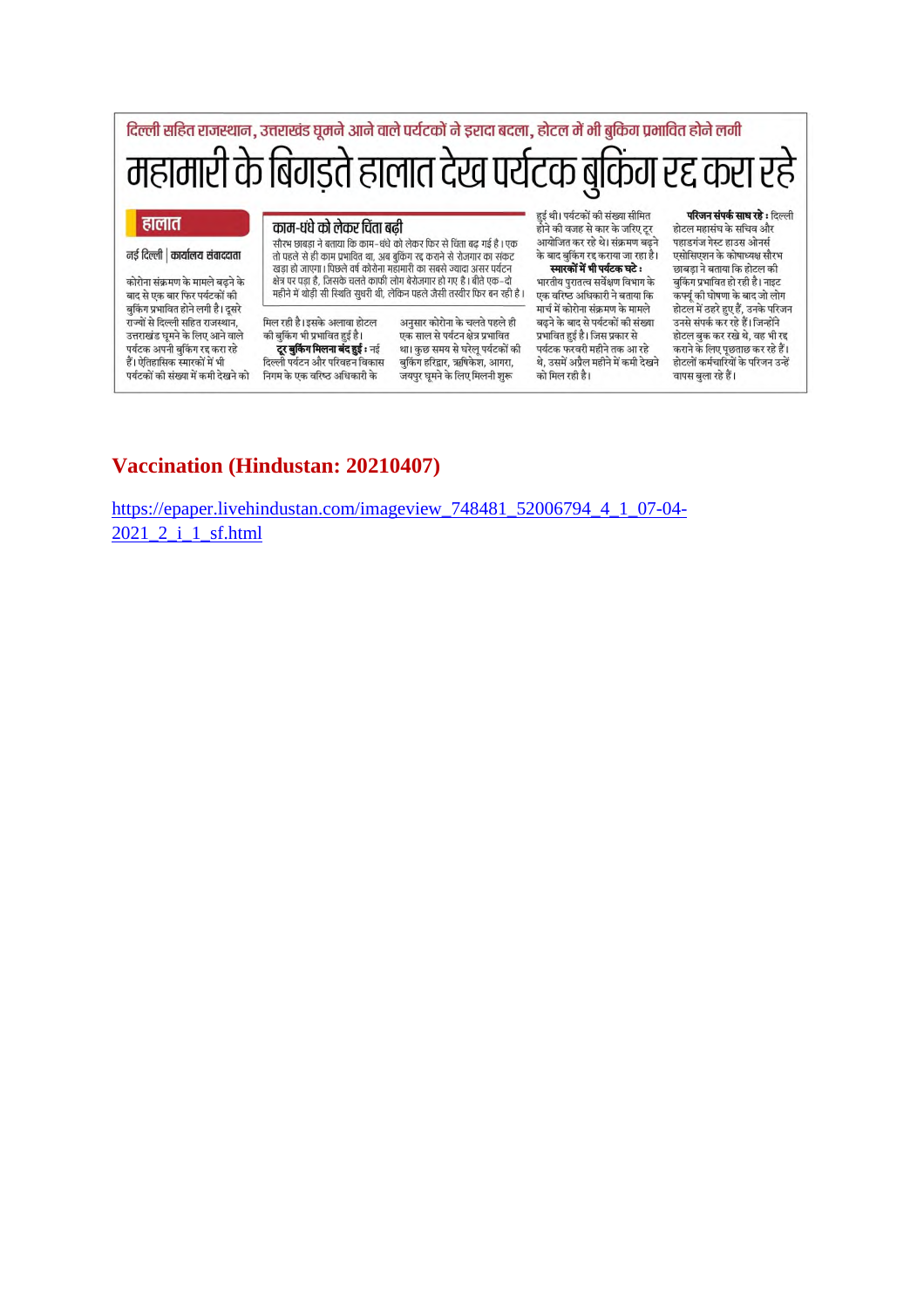## परिवार सहित टीकाकरण पर सम्पत्ति कर में छूट

नई दिल्ली | प्रमुख संवाददाता

उत्तरी दिल्ली नगर निगम हाउस टैक्स में पांच प्रतिशत की और छूट देने के लिए एक अनोखी योजना लेकर आ रहा है। इसके तहत जो भी सम्पत्ति मालिक पूरे परिवार के साथ कोरोना टीकाकरण कराएगा, उसे संपत्ति कर में अतिरिक्त पांच प्रतिशत की छूट दी जाएगी। महापौर जयप्रकाश का कहना है कि इस योजना को इसी सप्ताह शुरू कर दिया जाएगा। सम्पत्ति कर विभाग ने पहले से ही लोगों को सम्पत्ति कर जमा कराने पर 15 से लेकर 30 प्रतिशत की छूट दे रखी है। महापौर जयप्रकाश का कहना है कि

#### पहल

- महापौर ने इसी सप्ताह योजना शुरू करने की बात कही
- कोरोना टीकाकरण के प्रति जागरूकता के लिए उठाया कदम

कोरोना टीकाकरण के प्रति जागरूकता लाने और राजस्व के लिए पांच प्रतिशत और छूट देने की योजना लाई जा रही है। उन्होंने बताया कि इस योजना के तहत टीकाकरण कराने पर 15 प्रतिशत की अपेक्षा 20 प्रतिशत और 30 प्रतिशत की जगह पर 35 प्रतिशत छूट का लाभ दिया जाएगा।

#### **Abortion (Hindustan: 20210407)**

https://epaper.livehindustan.com/imageview 748482 51890130 4 1 07-04-2021 3 i 1 sf.html